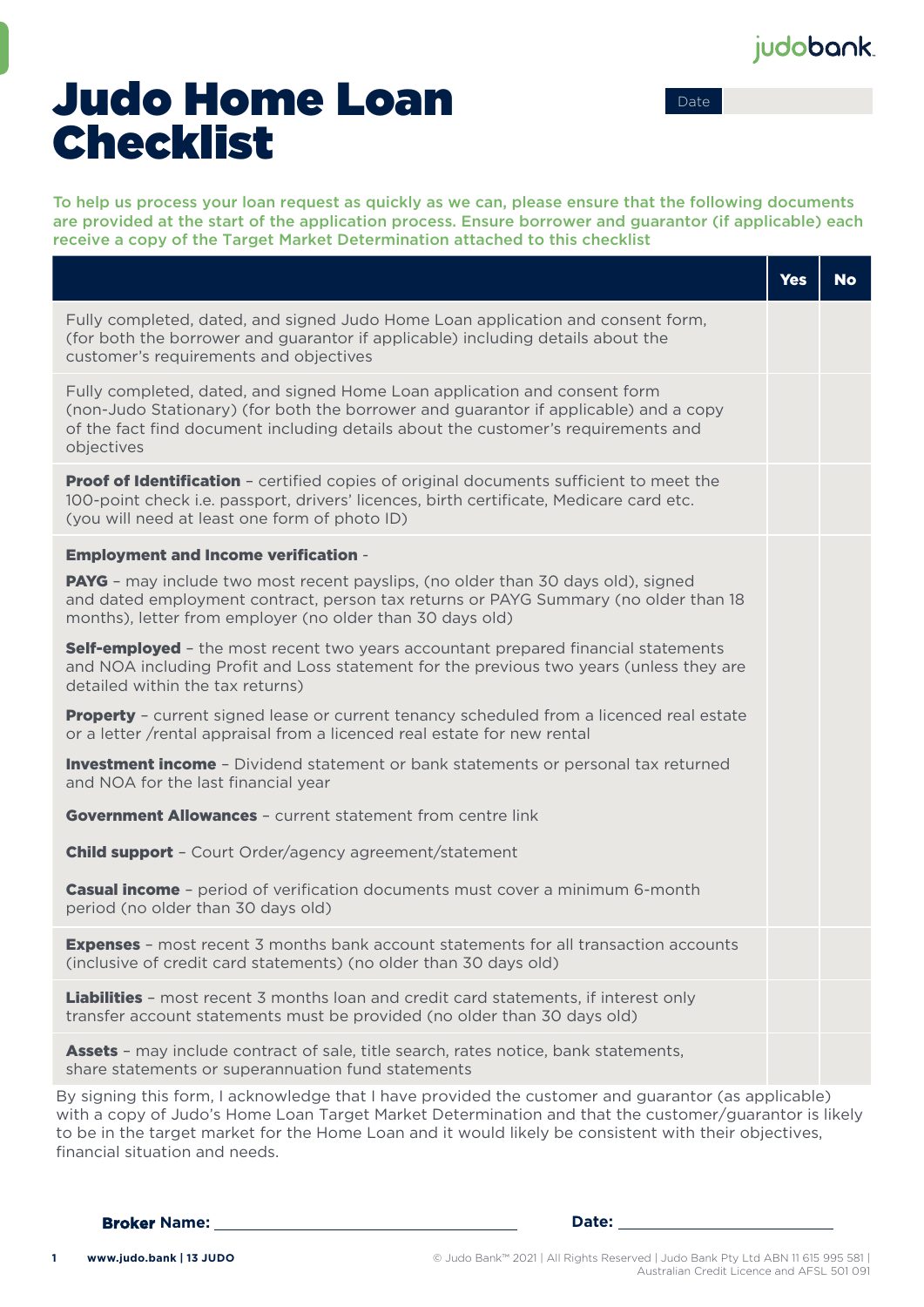## judobank.

# Target Market Determination Judo Home Loans

This document is Judo Bank Pty Ltd's (ABN 11 615 995 581, Australian Credit Licence (ACL) and Australian Financial Services Licence 501 091) (Judo) target market determination (TMD) for its home loan product (*Product*) that is only available and offered to certain eligible 'consumers' within the meaning of the *National Consumer Credit Protection Act 2009* (Cth) (NCCPA) and associated regulations.

The Product is subject to the design and distribution requirements relating to financial products for retail clients in Pt 7.8A of the *Corporations Act 2001* (Cth) (Corporations Act) and associated regulations, and this TMD has been prepared in accordance with those requirements.

In relation to Products which are provided by Judo direct to consumers who fall within the target market (see below), Judo is both the issuer and the distributor of them.

For Products which are provided to consumers who fall within the target market (see below) through Judo's accredited broker network, Judo is the issuer only. The relevant broker, which holds its own ACL or is an authorised representative of an ACL holder, is the distributor.

This TMD is only relevant for the class of consumers described immediately below who are also 'retail clients' within the meaning of the Corporations Act. You should seek independent advice if you are unsure whether you fall within Judo's target market or if this TMD is relevant to you.

If you have any questions regarding this TMD, please contact Judo on 13JUDO or your Relationship Banker or Broker (as applicable).

| Class of consumers that comprise Judo's target market                 |                                                                                                                                                                                                                                                                                                                                                                                                                                                                                                                                                                                                                                                                                                                                                                                                                                                                                                                                                                                                                                                                                                               |  |  |  |
|-----------------------------------------------------------------------|---------------------------------------------------------------------------------------------------------------------------------------------------------------------------------------------------------------------------------------------------------------------------------------------------------------------------------------------------------------------------------------------------------------------------------------------------------------------------------------------------------------------------------------------------------------------------------------------------------------------------------------------------------------------------------------------------------------------------------------------------------------------------------------------------------------------------------------------------------------------------------------------------------------------------------------------------------------------------------------------------------------------------------------------------------------------------------------------------------------|--|--|--|
| <b>Customer</b><br>types                                              | The Product can only be offered to the following eligible class of 'consumer'<br>within the meaning of the NCCPA, namely:<br>'consumers' within the meaning of the NCCPA who are natural persons (such<br>as a shareholder, trustee, partner or officer) that are associated with a new or<br>an existing SME customer of Judo's;<br>a 'consumer' who is a strata corporation within the meaning of the NCCPA<br>$\bullet$<br>with new or existing SME lending with Judo;<br>'consumers' within the meaning of the NCCPA who are natural person<br>$\bullet$<br>permanent employees (whether full-time or part-time) or former permanent<br>employees of Judo,<br>(hereafter, Consumer).                                                                                                                                                                                                                                                                                                                                                                                                                      |  |  |  |
| <b>Customer</b><br>objectives,<br>financial<br>situation and<br>needs | Judo's Product would suit or be appropriate for Consumers who:<br>are looking for a simple, low-fee, fixed and/or variable interest rate home loan<br>product (on a 'principal and interest' and/or 'interest-only' basis, as tailored<br>by the customer to their individual circumstances) to complement associated<br>new or existing SME lending with Judo; or<br>are permanent employees or former permanent employees of Judo who<br>$\bullet$<br>require a simple, low-fee, fixed and/or variable interest rate home loan<br>product (on a 'principal and interest' and/or 'interest-only' basis, as tailored<br>by the customer to their individual circumstances).<br>Judo's Product would suit or be appropriate for Consumers who are seeking a<br>home loan with a maximum loan term of 30 years, as tailored by the customer to<br>their individual circumstances.<br>Judo's Product would not suit or be appropriate for consumers who do not meet<br>the above criteria, or who are seeking lending for a purpose that is not a National<br>Credit Code purpose, including a business purpose. |  |  |  |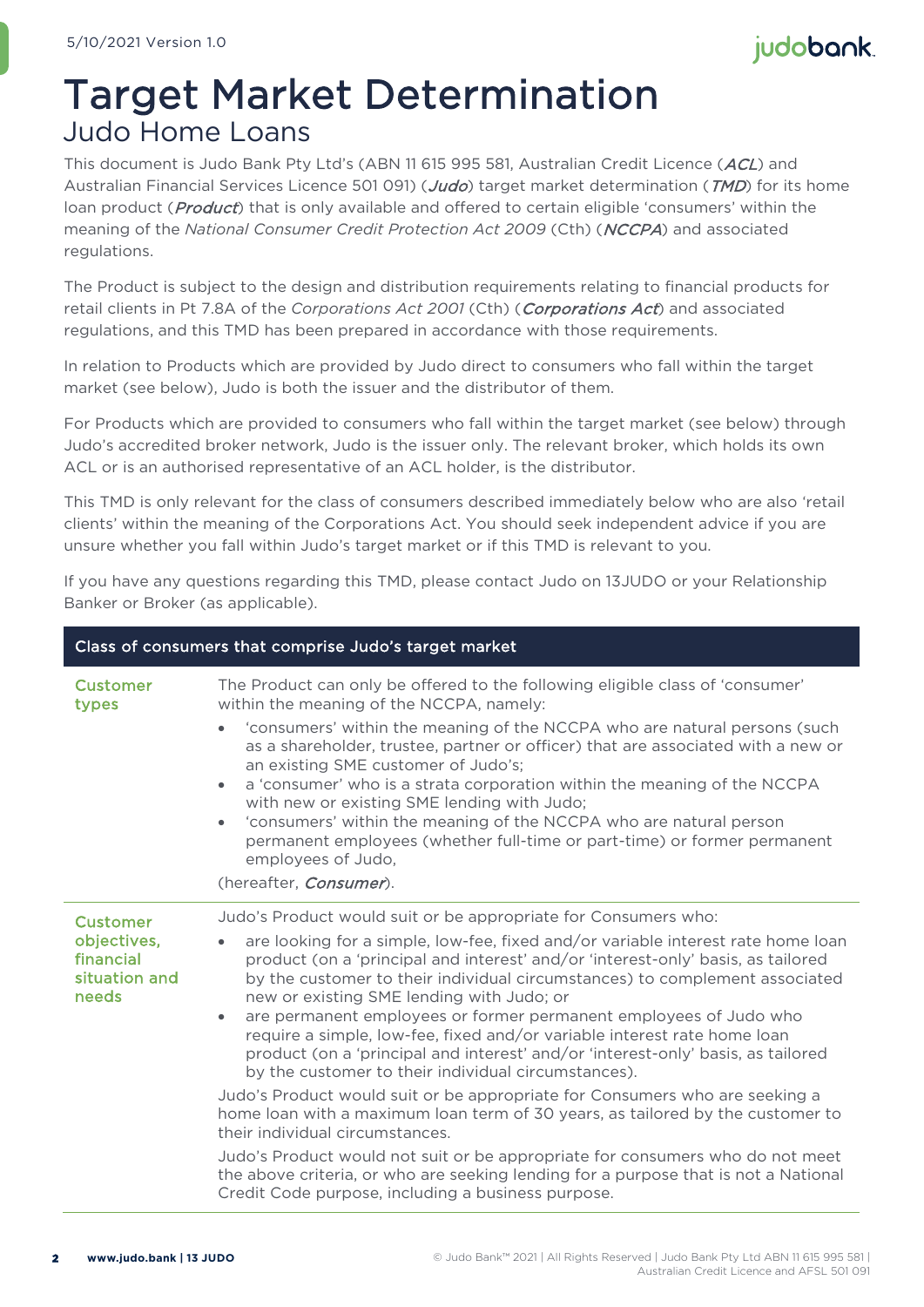| Distribution conditions and restrictions              |                                                                                                                                                                                                                                                                                                                                                                                                                                                                                                                                                                                                                                                                                                                                                                                                                                                                                                                                                                                                                                                                                                                                                                       |  |  |
|-------------------------------------------------------|-----------------------------------------------------------------------------------------------------------------------------------------------------------------------------------------------------------------------------------------------------------------------------------------------------------------------------------------------------------------------------------------------------------------------------------------------------------------------------------------------------------------------------------------------------------------------------------------------------------------------------------------------------------------------------------------------------------------------------------------------------------------------------------------------------------------------------------------------------------------------------------------------------------------------------------------------------------------------------------------------------------------------------------------------------------------------------------------------------------------------------------------------------------------------|--|--|
| <b>Distribution</b><br>channels                       | Judo's Product is distributed in only two ways:<br>by Judo, where the Consumer is associated with a new or existing SME<br>$\bullet$<br>lending customer of Judo's, is a current or former permanent employee, or is<br>a new or existing strata corporation customer of Judo's with associated SME<br>lending. In this situation, Judo is both the issuer and the distributor as the<br>distribution channel is Judo's own banker network; or<br>via an accredited mortgage broker of Judo, which holds its own ACL or is an<br>$\bullet$<br>authorised representative of an ACL holder. In this situation, Judo is the issuer<br>of the Product only. The relevant broker would be the distributor.                                                                                                                                                                                                                                                                                                                                                                                                                                                                 |  |  |
| <b>Distribution</b><br>conditions and<br>restrictions | Broadly, other key conditions and restrictions on Judo's distribution of the<br>Product include that:<br>a Product will only be issued to a Consumer subject to satisfactory identity<br>$\bullet$<br>verification under applicable laws, including the Anti-Money Laundering and<br>Counter-Terrorism Financing Act 2006 (Cth);<br>a Product will only be issued to Consumers who are 18 years or older (if<br>$\bullet$<br>applicable) and Australian resident or domiciled for tax purposes;<br>a Product will only be issued to Consumers who meet Judo's suitability and<br>$\bullet$<br>eligibility requirements for the Product; and<br>no Product will be issued for a purpose that is not a National Credit Code<br>$\bullet$<br>purpose, including a business purpose.<br>The above distribution channels and distribution conditions and restrictions, and<br>this TMD generally, are intended to ensure that Consumers who acquire the<br>Product are likely to be in the target market discussed above and that the<br>Product would likely be consistent with the likely objectives, financial situation<br>and needs of the Consumer that acquires it. |  |  |
| <b>Review of TMD</b>                                  |                                                                                                                                                                                                                                                                                                                                                                                                                                                                                                                                                                                                                                                                                                                                                                                                                                                                                                                                                                                                                                                                                                                                                                       |  |  |
| <b>Review</b><br>triggers                             | Judo's Product offering will be reviewed if:<br>no Consumer enters into a Product with Judo during a continuous 24-month<br>$\bullet$<br>period;<br>we receive a significant number of 'retail client' complaints about the Product<br>$\bullet$<br>that indicate it is no longer suitable for the above target market; or<br>a significant dealing <sup>1</sup> occurs which is inconsistent with this TMD.                                                                                                                                                                                                                                                                                                                                                                                                                                                                                                                                                                                                                                                                                                                                                          |  |  |
| <b>Review period</b>                                  | In addition to conducting reviews in response to the review triggers outlined<br>above, given the highly regulated nature of the Product and its specific target<br>market, Judo will conduct the first review of this TMD within 12 months of the<br>date of this TMD, with periodic reviews of the TMD on an annual basis thereafter.                                                                                                                                                                                                                                                                                                                                                                                                                                                                                                                                                                                                                                                                                                                                                                                                                               |  |  |

<span id="page-2-0"></span><sup>&</sup>lt;sup>1</sup> A 'significant dealing' will be determined by Judo considering factors such as: out of the consumers who acquire the Product, the proportion who are not in the target market; or the actual or potential harm to consumers, including the amount of any financial loss, resulting from consumers who are not in the target market acquiring the Product.